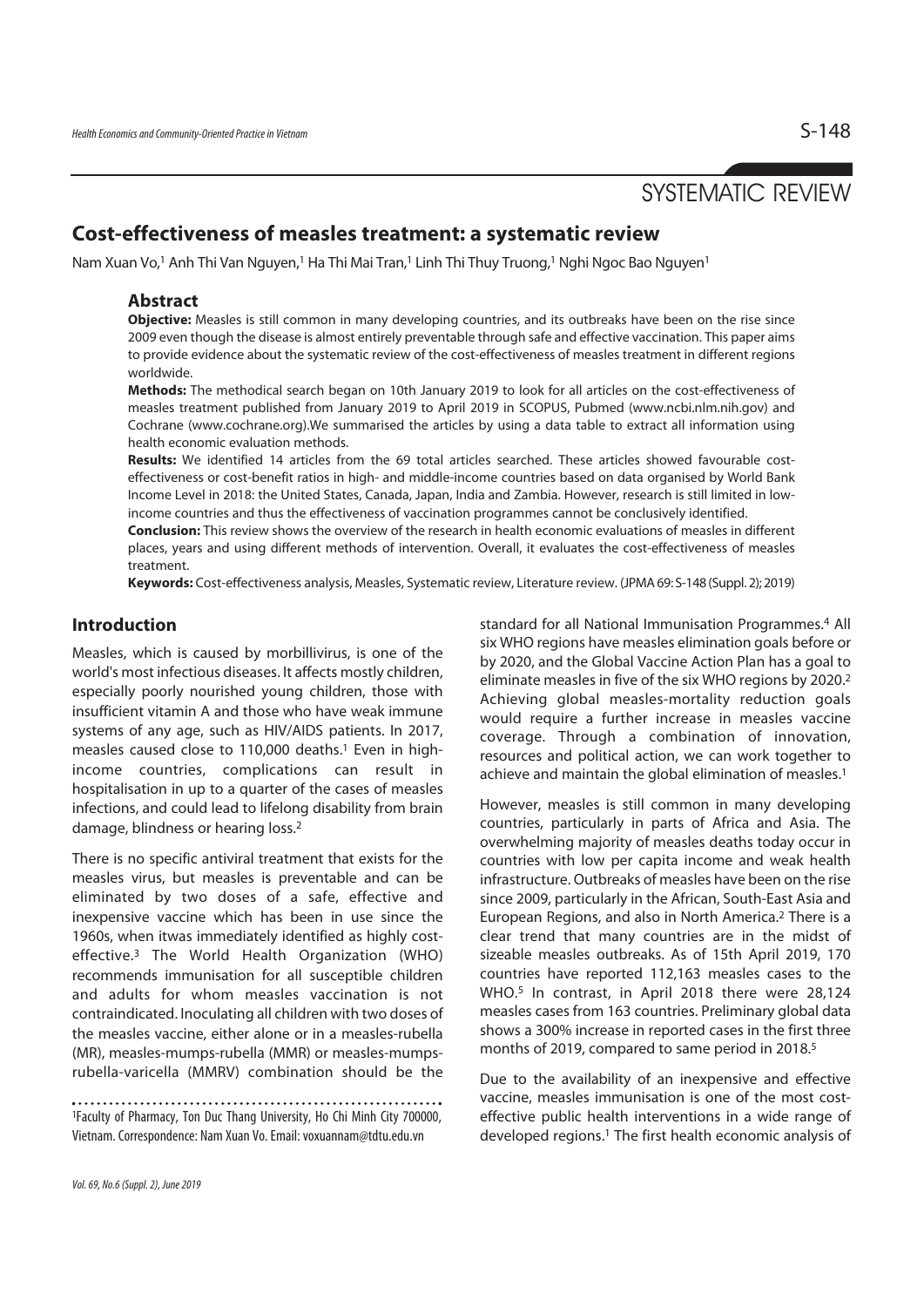the measles vaccine was published in 19694 and over the past 50 years, many research articles explored a wide range of immunisation interventions for measles using cost-benefit analysis (CBA) and or cost-effectiveness analysis (CEA). The motivation for this paper is to provide a systematic review of the cost-effectiveness of measles treatments in different region worldwide.

# **Materials and Methods**

The search for materials began on 10th January 2019 and continued through to 10th April 2019. We searched for all articles on the cost-effectiveness of measles treatments published from January 2019 to April 2019 in SCOPUS, Pubmed (www.ncbi.nlm.nih.gov) and Cochrane (www.cochrane.org). Our search strategy included the following terms: 'measles', 'treatment', 'regimen', 'cost-effectiveness' and 'economic evaluation'. After checking for duplication, the selected articles were reviewed one-by-one by reading their

titles, abstracts and full text to identify the most appropriate articles. The details and results of our selection process are shown in Figure-1.

After reviewing the selected studies, we categorised them by year and by different methods of health economic evaluations, and then were compared the results together to assess the cost-effectiveness of measles treatments. We summarised them by using a data table to extract all article information using methods of health economic evaluations like CBA and CEA, as well as costutility analysis (CUA) and cost-minimisation analysis (CMA), to make a comparison of these studies together.

### **Results**

Figure-1 shows our results from searching the syntax mentioned in the methods section. We found 1 article on Cochrane, 27 articles on SCOPUS and 54 articles on Pubmed. Because 13 of these were duplications, a total



Figure-1: Flow chart shows process used to identify relevant reports.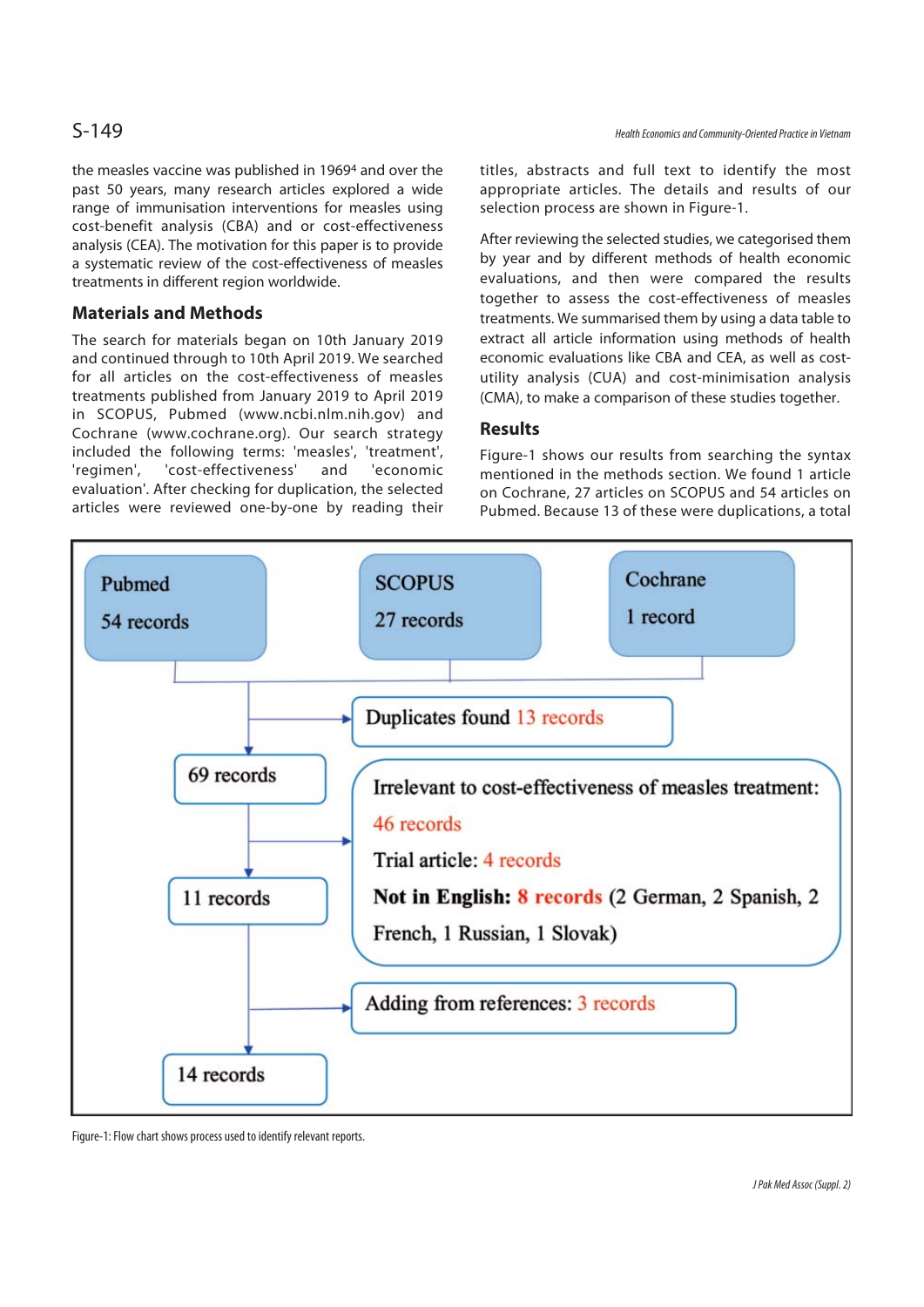Table-1: Types of economic evaluation of identified articles.

| Types of economic evaluation | Number of publications |
|------------------------------|------------------------|
| CBA                          |                        |
| <b>CEA</b>                   |                        |
| <b>CBA and CEA</b>           |                        |
| ECEA                         |                        |
| <b>Others</b>                | 11                     |

CBA: Cost-benefit analysis. CEA: Cost effectiveness analysis. ECEA: Estimated cost-effectiveness analysis.

Table-2: Interventions and results of selected articles using the cost-benefit analysis.

of 69 articles were identified. From these, 58 articles were eliminated because of our exclusion criteria: 4articles were trial articles, 8 articles were not written in English (2 in German, 2 in Spanish, 2 in French, 1 in Russian and 1 in Slovak) and 46 articles were irrelevant to the cost-effectiveness measles treatments. Therefore, 11 articles from our initial search were included. After consulting the reference list of these 11 articles, three more articles were added referring to the

| No.            | Authors                                                                                | Year | Title                                                                                                                               | Intervention vs. comparator                                                                                                                                                                                                                                                                                                        | Result                                                                                                                                                                                                                                                                                                                                                                                                                                                                                                                                                                                                                                                                                                                                                                                                                                                                                                                                                                                                                                                            |
|----------------|----------------------------------------------------------------------------------------|------|-------------------------------------------------------------------------------------------------------------------------------------|------------------------------------------------------------------------------------------------------------------------------------------------------------------------------------------------------------------------------------------------------------------------------------------------------------------------------------|-------------------------------------------------------------------------------------------------------------------------------------------------------------------------------------------------------------------------------------------------------------------------------------------------------------------------------------------------------------------------------------------------------------------------------------------------------------------------------------------------------------------------------------------------------------------------------------------------------------------------------------------------------------------------------------------------------------------------------------------------------------------------------------------------------------------------------------------------------------------------------------------------------------------------------------------------------------------------------------------------------------------------------------------------------------------|
| 1              | Zhou F, Reef S, Massoudi M, Papania<br>MJ, Yusuf HR, Bardenheier B, et al <sup>3</sup> | 2004 | An economic analysis of the current<br>universal 2-dose measles-mumps-<br>rubella vaccination programin the<br><b>United States</b> | In this study, there were two base case<br>scenarios: the absence of the MMR<br>vaccination and the present level of<br>implementation of the 2-dose MMR<br>vaccination program, and the impact of the<br>second dose of the MMR vaccine.                                                                                          | Analysis of the incremental benefit-cost of the second dose showed<br>that the direct and societal benefit-cost ratios were 0.31 and 0.49.<br>respectively. The national 2-dose MMR vaccination program is<br>highly cost-beneficial and results in substantial cost savings.                                                                                                                                                                                                                                                                                                                                                                                                                                                                                                                                                                                                                                                                                                                                                                                     |
| $\overline{2}$ | Takahashi K, Ohkusa Y, Kim JY. <sup>6</sup>                                            | 2011 | The economic disease burden of<br>measles in Japan and a benefit cost<br>analysis of vaccination, a<br>retrospective study          | Measles immunisation was compared<br>withno measles immunisation.                                                                                                                                                                                                                                                                  | The nationwide total cost for measles treatment was estimated to<br>be US\$ 404 million, while the vaccination cost was US\$165 million.<br>The benefit-cost ratio of the base case was 2.48 and ranged from<br>2.21 to 4.97 in sensitivity analysis.                                                                                                                                                                                                                                                                                                                                                                                                                                                                                                                                                                                                                                                                                                                                                                                                             |
| $\overline{3}$ | Uzicanin A, Zhou F, Eggers R, Webb E,<br>Strebel P <sup>8</sup>                        | 2004 | Economic analysis of the 1996-1997<br>mass measles immunization<br>campaigns in South Africa                                        | A 2-dose routine immunisation program<br>was compared with the combined<br>vaccination strategy, which was a routine<br>2-dose immunisation program plus the<br>1996-1997 campaign.                                                                                                                                                | Net savingsper measles case averted: US\$40 in Mpumalanga<br>andUS\$7 in Western Cape. Net savings per hospitalisation averted:<br>US\$278 in Mpumalanga andUS\$46 in Western Cape. Net savings per<br>death averted: US\$7,984 in Mpumalanga and US\$1,369 in Western<br>Cape. Benefit-cost ratio of the 1996-1997 campaigns was 2.27 and<br>0.89 for Mpumalanga and Western Cape, respectively.                                                                                                                                                                                                                                                                                                                                                                                                                                                                                                                                                                                                                                                                 |
| $\overline{4}$ | Pelletier L, Chung P, Duclos P, Manga<br>P. Scott J. $7$                               | 1998 | A benefit-cost analysis of two-dose<br>measles immunization in Canada                                                               | The current single-dose program was<br>compared with a 2-doseimmunisation<br>program.                                                                                                                                                                                                                                              | The resulting benefit-cost ratios vary between 2.61:l and 4.31:l,<br>depending on the strategy used and the age of the children<br>targeted. Given the parameters established for this analysis, the<br>benefits of a 2-dose vaccination program against measles far<br>outweigh the costs of such a program in all scenarios.                                                                                                                                                                                                                                                                                                                                                                                                                                                                                                                                                                                                                                                                                                                                    |
| 5              | Rivière M, Tretiak R, Levinton C,<br>Fitzsimon C, Leclerc C.9                          | 1997 | Economic benefits of a routine<br>second dose of combined measles,<br>mumps and rubella vaccine in<br>Canada                        | A routine second dose of the MMR vaccine<br>was compared to no routine second dose of<br>MMR.                                                                                                                                                                                                                                      | The routine second dose immunisation of the MMR vaccine is cost<br>saving. A second dose of MMR administered at 18 months of age would<br>prevent 9,200 cases of measles, 6,120 cases of mumps and 1,960 cases<br>of rubella, producing a savings of US\$6.34 for every dollar spent from the<br>ministry of health perspective and US\$3.25 from the societal perspective                                                                                                                                                                                                                                                                                                                                                                                                                                                                                                                                                                                                                                                                                        |
| 6              | Ginsberg GM, Tulchinsky TH. <sup>10</sup>                                              | 1990 | Costs and benefits of a second<br>measles inoculation of children in<br>Israel, the West Bank, and Gaza                             | This study compared three options. Option<br>A: a continued measles immunisation at 15<br>months, plus a routine second measles<br>immunisation at early school age. Option B:<br>Option A, plus a mass immunisation<br>campaign of 7-17-year-olds. Option C:<br>Option A, plus a mass immunisation<br>campaign of 7-27-year-olds. | A policy of immunising all Israeli children at age 6, which Option A<br>represents, would cost around US\$1 million and have estimated benefits<br>of US\$4.5 million, yielding a benefit-cost ratio of 4.53:1. Despite relatively<br>lower medical care costs and work absence costs as a result of the lower<br>per capita GNP and lower female participation rate in the workforce, the<br>West Bank and Gaza situations yield benefit-cost ratios of 5.74:1 and<br>9.59:1, respectively, because of their relatively higher incidence rates. If<br>implemented in Israel, a vaccination programme such as Option A would<br>prevent, over the next 10 years, approximately 28,700 simple cases,<br>3,400 hospital admissions, 8 non-fatal cases of encephalitis and 2.2 cases<br>of SSPE. It would save 28 lives directly. The adoption of Option A is<br>expected to reduce incidence of measles infection and mortality from<br>measles by around 13,600 and 32 cases, respectively, in the West Bank,<br>and by 18,000 and 64cases, respectively, in Gaza. |
| $\overline{7}$ | White CC, Koplan JP, Orenstein WA. <sup>11</sup>                                       | 1985 | Benefits, risks and costs of immunization<br>for measles, mumps and rubella                                                         | The MMR vaccine was compared to no<br>immunisation.                                                                                                                                                                                                                                                                                | The benefit-cost ratio for measles is 11.9:1. The benefit-cost ratio for<br>MMR is 14.4:1.                                                                                                                                                                                                                                                                                                                                                                                                                                                                                                                                                                                                                                                                                                                                                                                                                                                                                                                                                                        |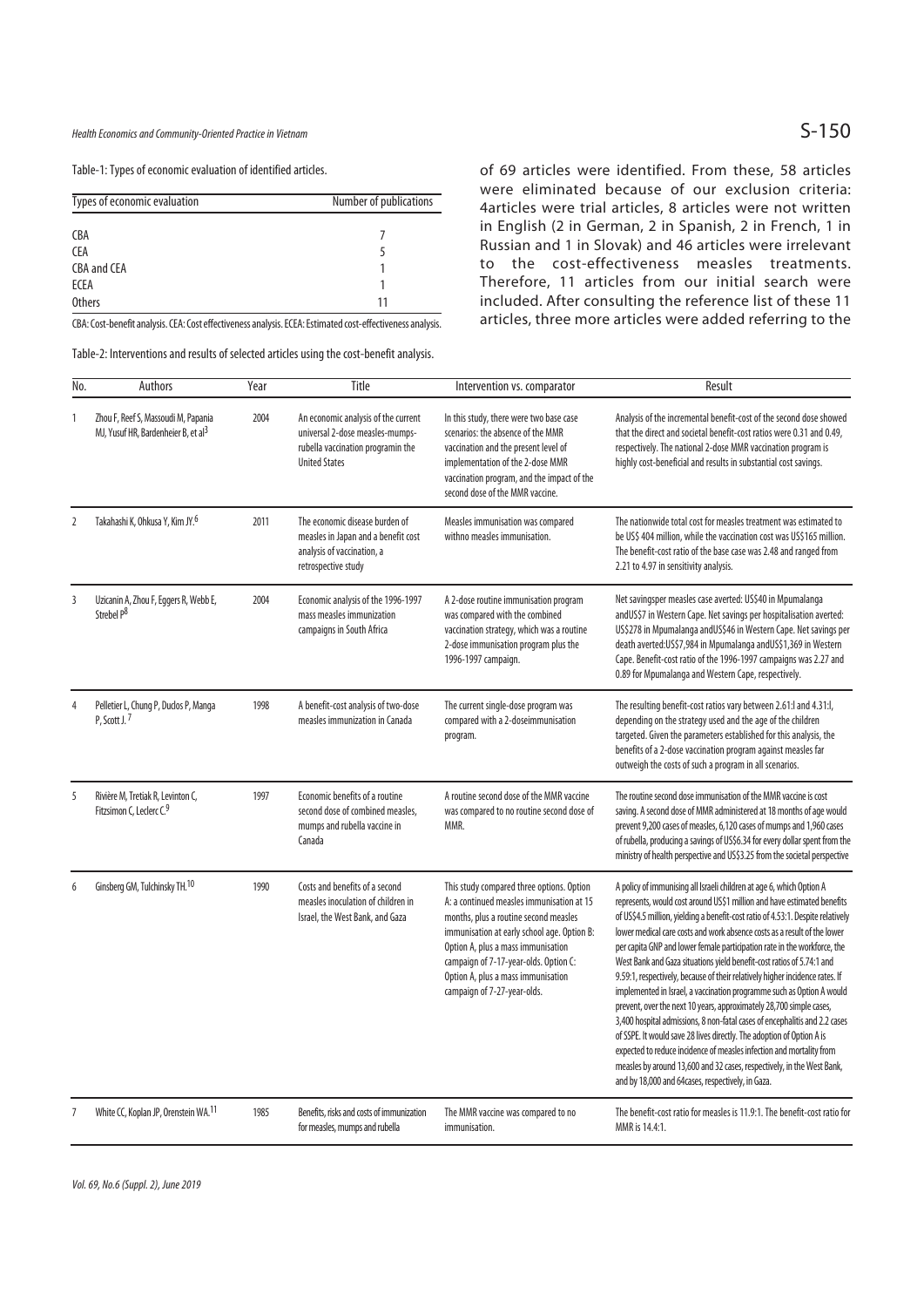S-151 Health Economics and Community-Oriented Practice in Vietnam

Table-3: Interventions and results of selected articles using the cost-effectiveness analysis.

| No.            | Authors                                                                                             | Year | Title                                                                                                             | Intervention vs. comparator                                                                                                                                                                                                                                                                                                | Result                                                                                                                                                                                                                                                                    |
|----------------|-----------------------------------------------------------------------------------------------------|------|-------------------------------------------------------------------------------------------------------------------|----------------------------------------------------------------------------------------------------------------------------------------------------------------------------------------------------------------------------------------------------------------------------------------------------------------------------|---------------------------------------------------------------------------------------------------------------------------------------------------------------------------------------------------------------------------------------------------------------------------|
|                | Bishai D, Johns B, Nair D, Nabyonga-<br>Orem J. Fiona-Makmot B. Simons E. et<br>$al.$ <sup>12</sup> | 2011 | The cost-effectiveness of<br>supplementary<br>immunizationactivities for measles:<br>astochastic model for Uganda | MCV1 with SIAs was compared to MCV1<br>without SIAs                                                                                                                                                                                                                                                                        | It is a cost-effective intervention. The ICER per DALY averted is<br>US(2010)\$1.50                                                                                                                                                                                       |
| $\overline{2}$ | Levin A, Burgess C, Garrison LP Jr,<br>Bauch C, Babigumira J, Simons E, et al. <sup>5</sup>         | 2011 | Global eradication of measles: an<br>epidemiologic and economic<br>evaluation                                     | A baseline scenario consisting of a global<br>goal of 90% measles-associated mortality<br>reduction was compared to 95% and 98%<br>mortality reduction.                                                                                                                                                                    | Measles eradication by 2020 was found to be the most cost-effective<br>scenario, both in the six countries studied and globally. Eradicating<br>measles by 2020 is projected to cost an additional discounted<br>US\$7.8 billion and avert a discounted 346 million DALYs |
| ₹              | Dabral M. <sup>13</sup>                                                                             | 2009 | Cost-effectiveness of supplementary<br>immunization for measles in India                                          | Routine measles immunisation alone was<br>compared with measles vaccination by<br>supplementaryimmunisation strategy.                                                                                                                                                                                                      | The cost per measles vaccine dose delivered is 30 and the cost per<br>DALY averted is 430.                                                                                                                                                                                |
| 4              | Vijayaraghavan M, Lievano F, Cairns L,<br>Wolfson L, Nandy R, Ansari A, et al. <sup>15</sup>        | 2006 | <b>Fronomic evaluation of measles</b><br>catch-up and follow-up campaigns in<br>Afghanistan in 2002 and 2003      | Catch-up and follow-up campaigns were<br>compared to no measles campaigns.                                                                                                                                                                                                                                                 | The cost per death prevented is US\$23.60. More than 42,000<br>measles deaths were avoided for US\$1 million spent.                                                                                                                                                       |
| 5              | Edejer TT, Aikins M, Black R, Wolfson L,<br>Hutubessy R, Evans DB. 14                               | 2005 | Cost effectiveness analysis of<br>strategies for child health in<br>developing countries                          | Interventions were compared to no<br>interventions. Interventions included case<br>management pneumonia, oral rehydration<br>therapy, supplementation or fortification of<br>staple foods with vitamin A or zinc,<br>provision of supplementary food with<br>counselling on nutrition and immunisation<br>against measles. | For measles immunisation, the Afr-E region costUS\$82-\$164 per<br>DALY and the Sear-D region costUS\$240 per DALY.                                                                                                                                                       |

Table-4: Interventions and results of selected articles using both CBA and CEA method.

| No. | Authors                          | Year | Title                                                                                                               | Intervention vs. comparator                                                                  | Result                                                                                                                                                                                                                                                                                                                                                                                                                                                       |
|-----|----------------------------------|------|---------------------------------------------------------------------------------------------------------------------|----------------------------------------------------------------------------------------------|--------------------------------------------------------------------------------------------------------------------------------------------------------------------------------------------------------------------------------------------------------------------------------------------------------------------------------------------------------------------------------------------------------------------------------------------------------------|
|     | Beutels P, Gay NJ. <sup>16</sup> | 2003 | Economic evaluation of options for<br>measles vaccination strategy in a<br>hypothetical Western European<br>country | This study compared cost-effectiveness and<br>cost-benefit of five strategies, labelled 0-4. | For society, all strategies are cost-saving, with strategy 3 yielding<br>the greatest savings. The total ICER of strategy 4 vs. strategy 3 is<br>£20,678 per discounted life-year gained. A strategy with<br>incremental costs of £1,000 and benefits of £300,000 yields net<br>savings of £29,000 and a BCR of 30, whereas a strategy with<br>incremental costs of £1 million and benefits of 2 million yields net<br>savings of £1 million and a BCR of 2. |

searching topic. In total, the number of reviewed articles was 14.

The types of economic evaluation used with the articles identified are summarised in Table-1. There were seven cost-benefit analyses, five cost-effectiveness analyses, one extended cost-effectiveness analysis and one article used both cost-benefit analysis and cost-effectiveness analysis. In the cost-benefit analyses, the measles immunisation, 2 dose MMR vaccine, 2-dose measles immunisation and measles vaccine catch-up schedule were all proven to be cost- effective.3,6-11 The cost-effectiveness analyses indicated that the measles immunisation, measles eradication, measles-containing-vaccine first-dose (MCV1) combined with supplemental immunisation activities

(SIAs), catch-up schedule and follow-up measles campaign appear to be cost-effective.5,12-15 The article which used both the cost-effectiveness analysis and the cost-benefit analysis showed that the 2-dose measles vaccination at 95% coverage is cost-effective in a hypothetical Western Europe country.16 The article with the extended costeffectiveness analysis showed that the measles vaccination averted the most deaths per dollar spent in Ethiopia.17

Tables-2, 3, 4 and 5 summarise the interventions and results of selected articles by cost-benefit analysis, costeffectiveness analysis, extended cost-effectiveness analysis and the article that used both cost-benefit analysis and cost-effectiveness analysis.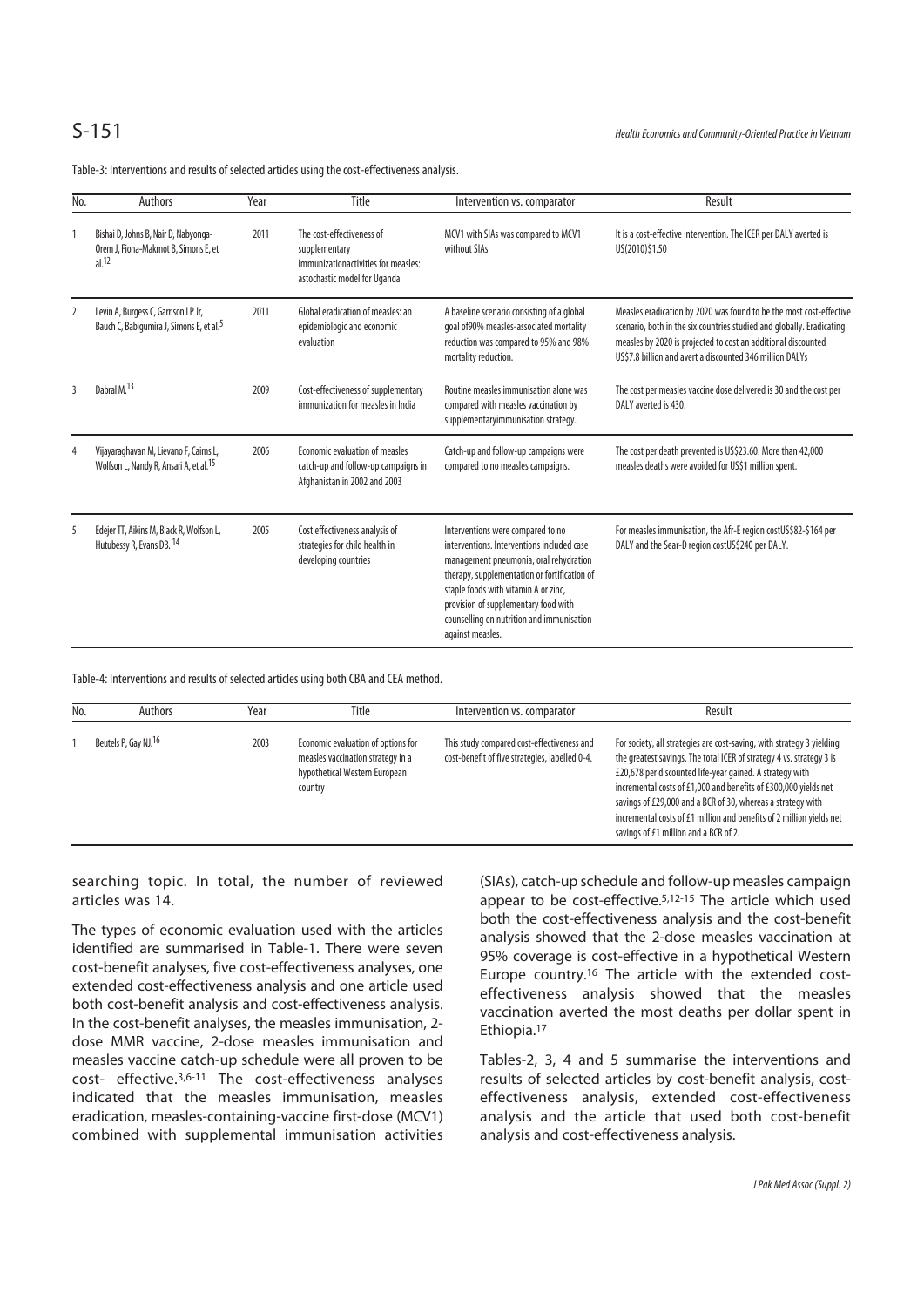### Health Economics and Community-Oriented Practice in Vietnam  $\mathsf{S-152}$

Table-5: Interventions and results of selected articles using ECEA method.

| No. | Authors                                                                                     | Year | Title                                                                                                                                                               | Intervention vs. comparator                                                                                                                                                                                                                                                                        | Result                                                                                                                                                                                                                                                                                                                                                                    |
|-----|---------------------------------------------------------------------------------------------|------|---------------------------------------------------------------------------------------------------------------------------------------------------------------------|----------------------------------------------------------------------------------------------------------------------------------------------------------------------------------------------------------------------------------------------------------------------------------------------------|---------------------------------------------------------------------------------------------------------------------------------------------------------------------------------------------------------------------------------------------------------------------------------------------------------------------------------------------------------------------------|
|     | Verguet S, Olson ZD, Babigumira JB,<br>Desalegn D, Johansson KA, Kruk ME, et<br>al. $^{17}$ | 2015 | Health gains and financial risk<br>protection afforded by public<br>financing of selected interventions in<br>Ethiopia: an extended cost-<br>effectiveness analysis | This study compared nine interventions to<br>each other: measles vaccination, rotavirus<br>vaccination, pneumococcal conjugate<br>vaccination, diarrhoea treatment, malaria<br>treatment, pneumonia treatment,<br>caesarean section surgery, hypertension<br>treatment and tuberculosis treatment. | Per dollar spent by the Ethiopian government, the intervention that<br>averted the most deaths was the measles vaccination at 367 deaths<br>per US\$100,000 spent. For the measles vaccine, government<br>intervention cost US\$(2011)260,000, the household expenditure<br>averted was US\$(2011)9,000, deaths averted were 890 and cases of<br>poverty averted were 14. |

Measles immunisation appears to be more cost-effective compared to no measles immunisation, with the benefitcost ratio at 2.48 in Japan.6 Measles vaccination is also cost-saving in other regions: the cost per case averted was US\$71.75 and the cost per death averted was US\$15,000 in Latin America and the Caribbean;18 meanwhile the net savings per measles case averted were US\$40 in Mpumalanga and US\$7 in Western Cape.8 In the Afr-E region and Sear-D region, the costs per disability-adjusted life year (DALY) averted for measles immunisation were, respectively, US\$82-\$164 and US\$240.14 Another article, which studied 73 low- and middle-income countries supported by Gavi, the Vaccine Alliance, also proved that measles vaccination is highly cost-effective and saved US\$142 billion in the cost of illness from 2001 to 2020 and US\$27,000 in the cost of illness per death averted.19 Sear-D includes the following countries: Bangladesh, Bhutan, Democratic People's Republic of Korea, India, Maldives, Myanmar, Nepal, Timor Leste. Afr-E includes the following countries: Botswana, Burundi, Central African Republic, Congo, Côte d'Ivoire, Democratic Republic of the Congo, Eritrea, Ethiopia, Kenya, Lesotho, Malawi, Mozambique, Namibia, Rwanda, South Africa, Swaziland, Uganda, United Republic of Tanzania Zambia, Zimbabwe

When compared to other interventions, such as the rotavirus vaccination, pneumococcal conjugate vaccination, diarrhoea treatment, caesarean section surgery, hypertension treatment and tuberculosis treatment, measles vaccination is the intervention that averted the most deaths: 367 deaths per US\$100,000 spent by the Ethiopian Government.17 Measles eradication is cost-effective,5,20-22 and eliminating measles by 2020 is cost-effective in Uganda. The incremental cost-effectiveness ratio (ICER) per DALY averted was US\$556 for a 2030 time horizon and US\$284 per DALY averted for a 2050 time horizon.20 Eradication by 2020 would save US\$800 million compared to measles control in high income countries,21 while the incremental cost-effectiveness of control is similar to eradication in low- and middle- income countries.21 Measles eradication by 2020 is predicted to cost an additional discounted US\$7.8 billion and avert 346 million DALYs,<sup>5</sup> indicating that the ICER per DALY averted was US\$22.5.

In 72 of the world's poorest countries, increasing the measles vaccine coverage to 90% is cost-effective. The total cost averted was US\$ 9.65 million and the number of deaths averted was 360,000,23 indicating that the incremental cost per death averted is approximately US\$26.82. However, raising measles immunisation rates would not appear to be cost-effective, except during measles outbreaks in very low immunisation rate areas.24

The use of a 2-dose measles vaccination is more costeffective than a single-dose vaccination in Canada, with the benefit-cost ratios ranging from 2.61:1 to 4.31:1, depending on the target population and the strategy used.7 Another study in a Western European country shows that a 2-dose measles vaccination at 95% coverage is cost-effective, with the benefit-cost ratio ranging from 2.47 in the base case of single-dose vaccination at 90% coverage to 3.96 in the base case of single-dose vaccination at 70% coverage. The ICER per life-year gained was €1209 compared to the base case of 90% vaccination coverage.

The use of the first dose through routine immunisation and the second dose through supplemental immunisation activities is cost-effective in Uganda, Zambia and India, with the ICER per DALY averted being US (2010) \$1.50 in Uganda,<sup>12</sup> the ICER per death averted being \$US155.84 in Zambia<sup>25</sup> and the cost per DALY averted being 30 in India.<sup>13</sup> SIAs are also cost-effective in Bangladesh and Ethiopia, with the estimated costeffectiveness ratios per DALY averted being US\$19.20 in Bangladesh and US\$2.50 in Ethiopia.22 The catch-up vaccine schedule is also cost-effective.8,15 The benefit-cost ratios for a catch-up campaign in Mpumalanga and Western Cape were 2.27 and 0.89, respectively,<sup>8</sup> and the cost per death averted was US\$23.60 in Afghanistan.15 In India, West Bank and Gaza, continuing measles immunisation at 15 months plus a routine second measles immunisation at early school age is costbeneficial, with cost-benefit ratios of 4.53:1 in Israel, 5.74:1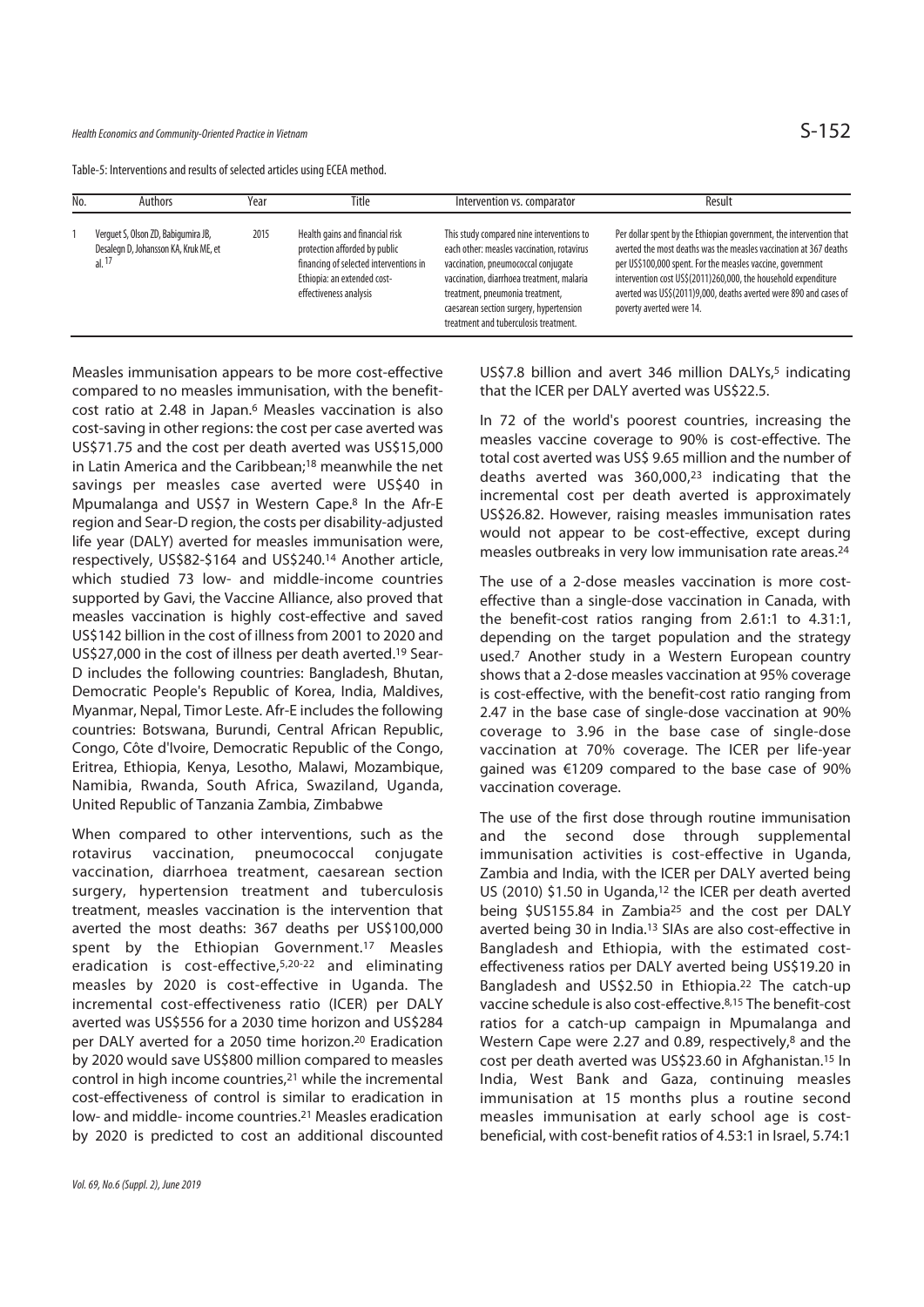### in West Bank and 9.59:1 in Gaza.10

The measles and rubella vaccination is cost-beneficial, with a benefit-cost ratio of 14:1. The use of the MMR vaccine is cost-effective, with a benefit-cost ratio of 14.4:1 in the United States.11 One study, which also took place in the United States, shows that two doses of the combined MMR vaccine is more cost-beneficial compared to the absence of the MMR vaccine, with benefit-cost ratios of 0.31 and 0.49 from direct cost and societal perspectives, respectively.3 Another study shows that routine seconddose immunisation with MMR vaccine is cost-effective, with net gains of US\$6.34 per dollar spent from the ministry of health perspective and US\$3.25 from the societal perspective.<sup>9</sup> However, when the 2-dose MMR vaccine is compared with either the single-dose or 2-dose MR vaccine, the MR vaccine appears to be more costsaving than the 2-dose MMR vaccine, with savings of a single MR vaccine being US\$4.1 billion at a 3% discount rate or US\$2.1 billion at a 5% discount rate.26

# **Discussion**

This review shows a variety of evidence accumulated in a 35-year period from 1982 to 2017 that demonstrates the cost-effectiveness and economic benefits of different kinds of measles vaccines, such as the 2-dose measles vaccination, supplemental immunisation and MMR. In addition, this review also shows the effectiveness achieved on benefit-cost ratios and the incremental costeffectiveness ratio per quality-adjusted life year (QALY) or DALY in a data source.

Moreover, this assessment compares the costs of vaccination to the cost of treatment after being infected with measles in some countries. The vaccination cost was assessed to be US\$165 million, while the whole nationwide cost for measles treatment was US\$404 million in Japan.6 Other research shows that a vaccination policy averts a single case of measles at the cost of US\$71.75 and prevents a death due to measles at the cost of US\$15,000.18 A vaccination strategy saves a total of US\$208 million in treatment costs due to reduced incidences of measles.18 Therefore, the benefit of vaccination not only minimises costs, but also provides high efficiency in preventing measles in infants.

Our analysis has a number of limitations. Some research we used was from the 1980s and 1990s, when researchers did not use optimal economic evaluation methods such as cost-minimisation, cost-benefit, cost-effectiveness or cost-utility analyses. Therefore, the cost-effectiveness has not been specifically assessed on life years gained, DALYs or QALYs. Another limitation mentioned is that all

research was studied in different regions of the world, so it is impossible to compare the results between developed and developing countries.

The cost-effectiveness of most health interventions of measles not only depends on how well the health systems function in different countries,<sup>27</sup> but also on a mother's knowledge of measles epidemics during and after pregnancy. We hope that this review provides useful background about the cost-effectiveness of the treatment of measles and the differences in costs, as well as the benefits of vaccination immunisation compared to measles treatment. Therefore, the economic analyses likely play a vital role in measles eradication.

## **Conclusion**

This review shows the overview of the research in health economic evaluations of measles in different places, years and using different intervention methods. Measles prevention by vaccination programmes is the most effective intervention. It shows favourable costeffectiveness or cost-benefit ratios in high- and middleincome countries based on data organised by World Bank Income Level in 2018: The United States, Canada, Japan, India and Zambia. However, research is still limited in lowincome countries, and thus the effectiveness of these vaccination programmes cannot be conclusively identified. Therefore, it is necessary to advance the scope of research in low-income countries to evaluate the effectiveness of vaccination programmes in these countries.

### **References**

- 1. World Health Organization. Measles vaccines: WHO position paper - April 2017. Wkly Epidemiol Rec 2017;92:205-27.
- 2. World Health Organization. Global measles and rubella: Strategic Plan 2012-2020. Geneva, Switzerland: WHO Press, 2012; pp 42.
- 3. Zhou F, Reef S, Massoudi M, Papania MJ, Yusuf HR, Bardenheier B, et al. An economic analysis of the current universal 2-dose measles-mumps-rubella vaccination program in the United States. J Infect Dis 2004;189(Suppl 1):S131-45.
- 4. Thompson KM, Odahowski CL. Systematic Review of Health Economic Analyses of Measles and Rubella Immunization Interventions. Risk Anal 2016;36:1297-314.
- 5. Levin A, Burgess C, Garrison LP Jr, Bauch C, Babigumira J, Simons E, et al. Global eradication of measles: an epidemiologic and economic evaluation. J Infect Dis 2011;204(Suppl 1):S98-106.
- 6. Takahashi K, Ohkusa Y, Kim JY. The economic disease burden of measles in Japan and a benefit cost analysis of vaccination, a retrospective study. BMC Health Serv Res 2011;11:254.
- 7. Pelletier L, Chung P, Duclos P, Manga P, Scott J. A benefit-cost analysis of two-dose measles immunization in Canada. Vaccine 1998;16:989-96.
- 8. Uzicanin A, Zhou F, Eggers R, Webb E, Strebel P. Economic analysis of the 1996-1997 mass measles immunization campaigns in South Africa. Vaccine 2004;22:3419-26.
- 9. Rivière M, Tretiak R, Levinton C, Fitzsimon C, Leclerc C. Economic benefits of a routine second dose of combined measles, mumps and rubella vaccine in Canada. Can J Infect Dis 1997;8:257-64.